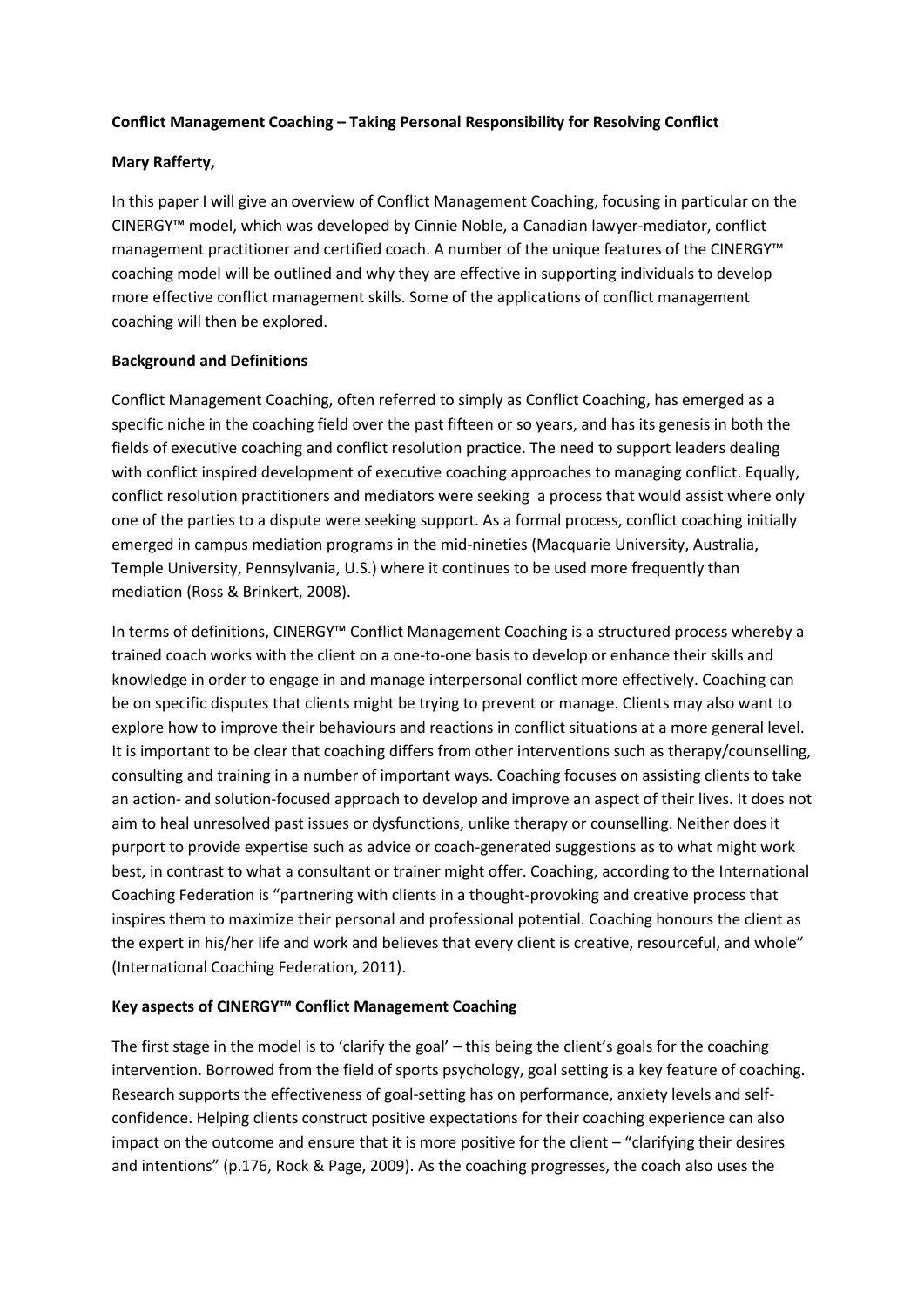client's goals to keep them on track and it is a clear barometer of whether the coaching is effective for the client or not. Essentially, the client is facilitated to be accountable and responsible for the outcomes of the process, but based on criteria that they themselves have set.

The next stages of the model facilitate the exploration of the client's situation and experience of conflict. There is ample evidence that one of the greatest needs of people in conflict is an opportunity to 'tell their story' or 'vent'. It is, however, important that this storytelling is done in a particular way. For example, research shows that continuing to focus on the anger a person has experienced, far from reducing the anger, actually increases it (Bushman, 2001). In the CINERGY™ Conflict Management Coaching model, the coach uses a structured approach to facilitate the client examine elements of conflict that have been found to commonly constitute a habitual pattern of reacting to conflict. These elements emerged during the research and development phase of this coaching model. The process of exploring their conflict pattern draws on findings in the field of neuroscience around the value of naming and labelling aspects of the experience such as the emotions, cognitive interpretations and assumptions in addition to identifying often unconscious filters such as values and beliefs that underpin these (Rock & Page, 2009). Research illustrates how this process of cognitively reappraising the situation has the effect of activating the rational and thinking part of the brain – the pre-frontal cortex - and deactivating the amygdala, the part of the brain that drives fight or flight behaviour (Ochsner, 2001, cited in Rock & Page, 2009). So the client is facilitated to talk through their situation in a way that actively supports more effective processing of the events that took place. They also acquire important insights, knowledge and self-awareness around their own patterns of reactivity in conflict that can then be used to help them set goals for change. Clients frequently comment "I have talked through this situation with a lot of people but I have never quite seen it like this before".

A further key aspect of helping a client to explore their conflict situation is the critical importance of helping them develop an understanding of the other party's perspective on the situation. The CINERGY™ model refers to this as the concept of mutuality. Having gained insights into their own conflict patterns, the client is facilitated to explore the situation from the viewpoint of the other party. This gives the client the opportunity, in the context of a non-judgemental and supportive coaching relationship, to reflect objectively on the other person's conflict patterns and gain some insights into how they themselves might contributed to the conflict dynamic.

Another hallmark of coaching and the CINERGY™ coaching model is what Whitworth et al (1998) describe as curious or powerful questions. In contrast to the more common experience of questions to elicit information, curious questions aim to prompt personal exploration, introspection and foster insight and creativity. Compare for example questions such as 'where did it happen', 'what did you do then' with 'what did John's behaviour challenge about what you needed from this working relationship' or 'what assumptions do you think John made about you when you did…' In coaching, the aim is to take the client 'not just with their brains, but with their heart, soul and intuition, into places that are familiar but seen with new eyes and places they may not have looked before' (Whitworth et al, 1998, p.69). This reflects the International Coaching Federation context for coaching – that the client already has the appropriate answers and the resources within themselves (to come up with these). Encouraging the client to find the answer within themselves and generate their own learning builds the clients sense of confidence and trust in themselves and embeds the learning at an experiential level. This is also in keeping with one of the key principles of andragogy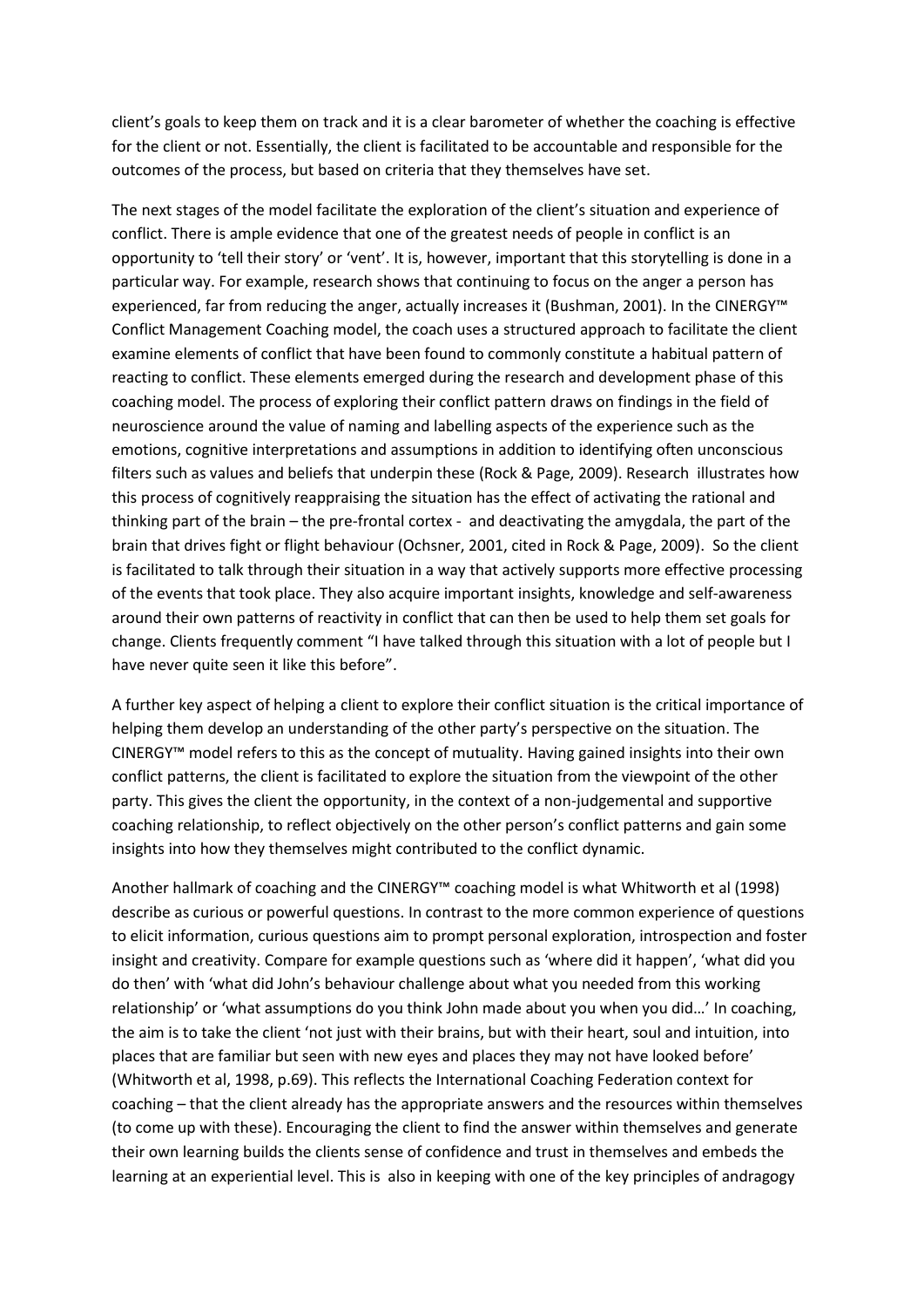or adult learning i.e. that learning is most effective when it is self-directed and autonomous and occurs in a context of a supportive empathic relationship such as coaching, rather than one where the learner is deferring to another's expertise.

## **Applications of Conflict Management Coaching**

As outlined above, a key starting point for this area of practice was the need for interventions in situations where mediation requiring participation from two or more parties to a conflict was not working. So one application of Conflict Management Coaching is as an intervention, where for a number of reasons, mediation may not be appropriate or possible. In fact, in my own practice with clients trying to deal with a difficult situation, I would frequently recommend coaching as a preliminary step to mediation. One of the main reasons for this is that in coaching, the client is empowered to take responsibility for managing the situation on their own. Furthermore, coaching engages clients in a developmental process whereby the focus is on building their own selfawareness and acquiring insights and practical skills that foster growth, self-acceptance and new learning. As well as this, in practice, it tends to be easier to engage one client in a Conflict Management Coaching intervention as opposed to engaging both parties in the more formal intervention of mediation.

Conflict management coaching can also be a very effective support for individuals who are or have engaged in a mediation process. In terms of preparation for mediation, the reconstructing stage of the CINERGY™ model, offers the client an opportunity to rehearse in meticulous detail how they want to approach the situation. They also get feedback from the coach during the session – based on criteria they themselves have identified - not the coach: for example (coach to client) "You had said Anne that you wanted to come across as assertive and clear – but in your rehearsal just now, your tone was very quiet and tentative rather than assertive".

As an intervention following mediation, it can provide critical support to parties in developing new ways of dealing with conflict to help them implement their agreement. A recent client who engaged in both pre- and post-mediation coaching commented "it transformed my experience from helpless victim into active participant."

One of the most effective uses of conflict management coaching is that of preventing or deescalating destructive conflict. This might be in the form of preparing for 'difficult conversations', for example a manager engaging in a performance management review with an employee or a parent having to discuss an issue with their teenage child. In organisations, it can firstly be a part of a change management programme or secondly, a skill development and support programme around conflict competencies for staff and managers. One client I worked with whose tendency to react quite hot-headedly towards his boss managed to transform his approach in just two sessions. The lightbulb moment for him was my question "what choices do you have about how you respond here" as he had harboured a belief that hot-temper was something he had no control over, yet when he thought about it, with his children, no amount of provocation ever upset him.

As conflict practitioners will attest, dealing with conflict in our lives can be a hugely transformational process and an opportunity for personal growth. Conflict cannot be avoided and to quote Richard Rohr, "if we do not transform out pain, we will surely transmit it". Conflict Management Coaching is a powerful tool in starting this process.